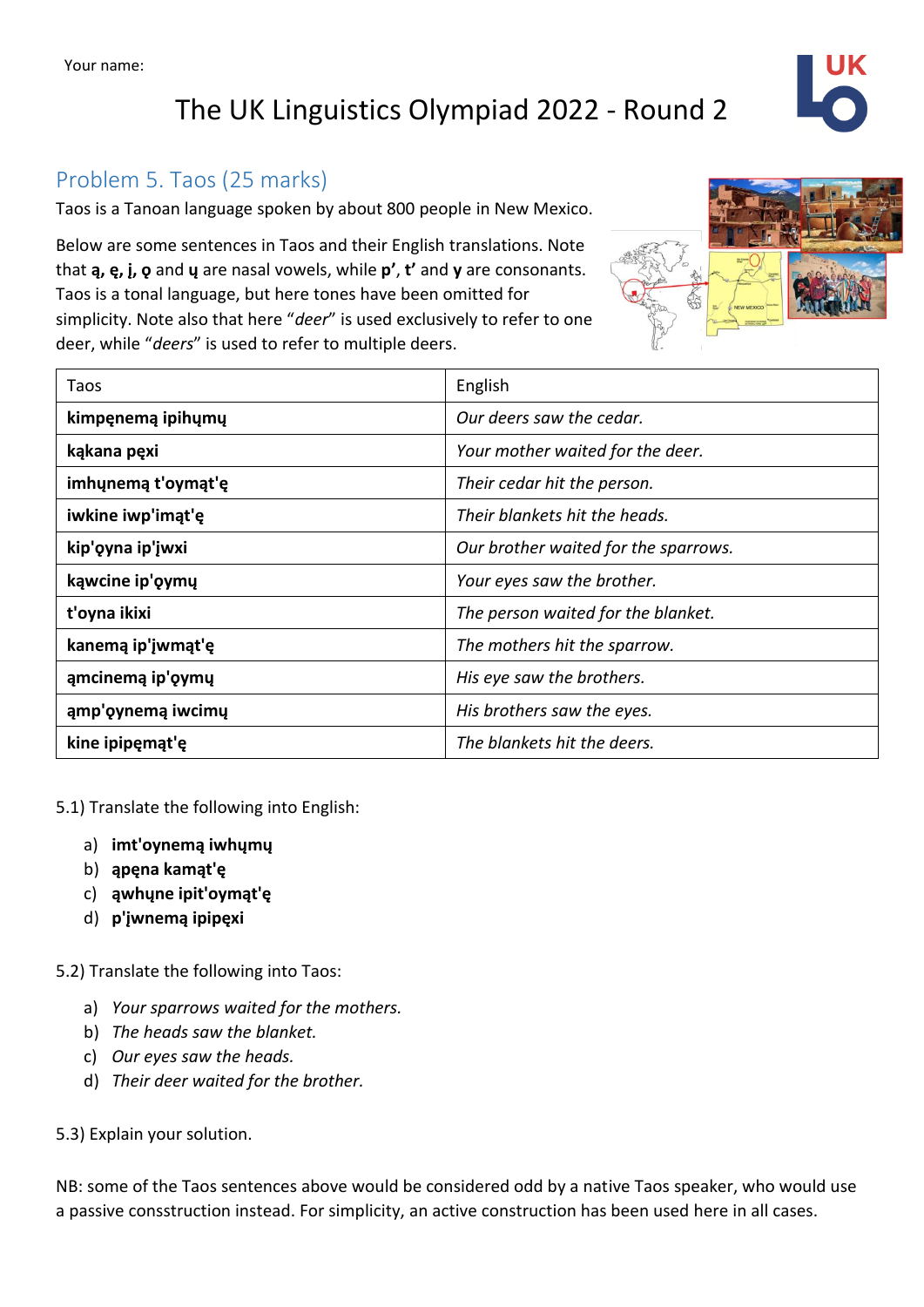# The UK Linguistics Olympiad 2022 - Round 2

# Solution and marking.

Scoring: (max 46)

5.1 Max 8 – In each region separated by +, award 1 point if correct.

5.2 Max 12 – For each answer: award 3 points if all correct, 2 points if one mistake, 1 point if two mistakes OR one word correct (even with the other having more than 2 mistake).

| Q <sub>5.1</sub> | (a) Their people $+$ saw the cedars.       |
|------------------|--------------------------------------------|
|                  | (b) His deer $+$ hit the mother.           |
|                  | (c) His cedars $+$ hit the people.         |
|                  | (d) The sparrows $+$ waited for the deers. |
| $Q$ 5.2          | (a) kąmp'įwnemą ipikaxi                    |
|                  | (b) p'ine ipikimų                          |
|                  | (c) kiwcine iwp'imy                        |
|                  | (d) ipęna p'ęyxi                           |

#### 5.3 Max 26 – Broken down as follows:

Syntax: 4 Possession marking: 4 Class agreement: 8 Verb agreement: 10